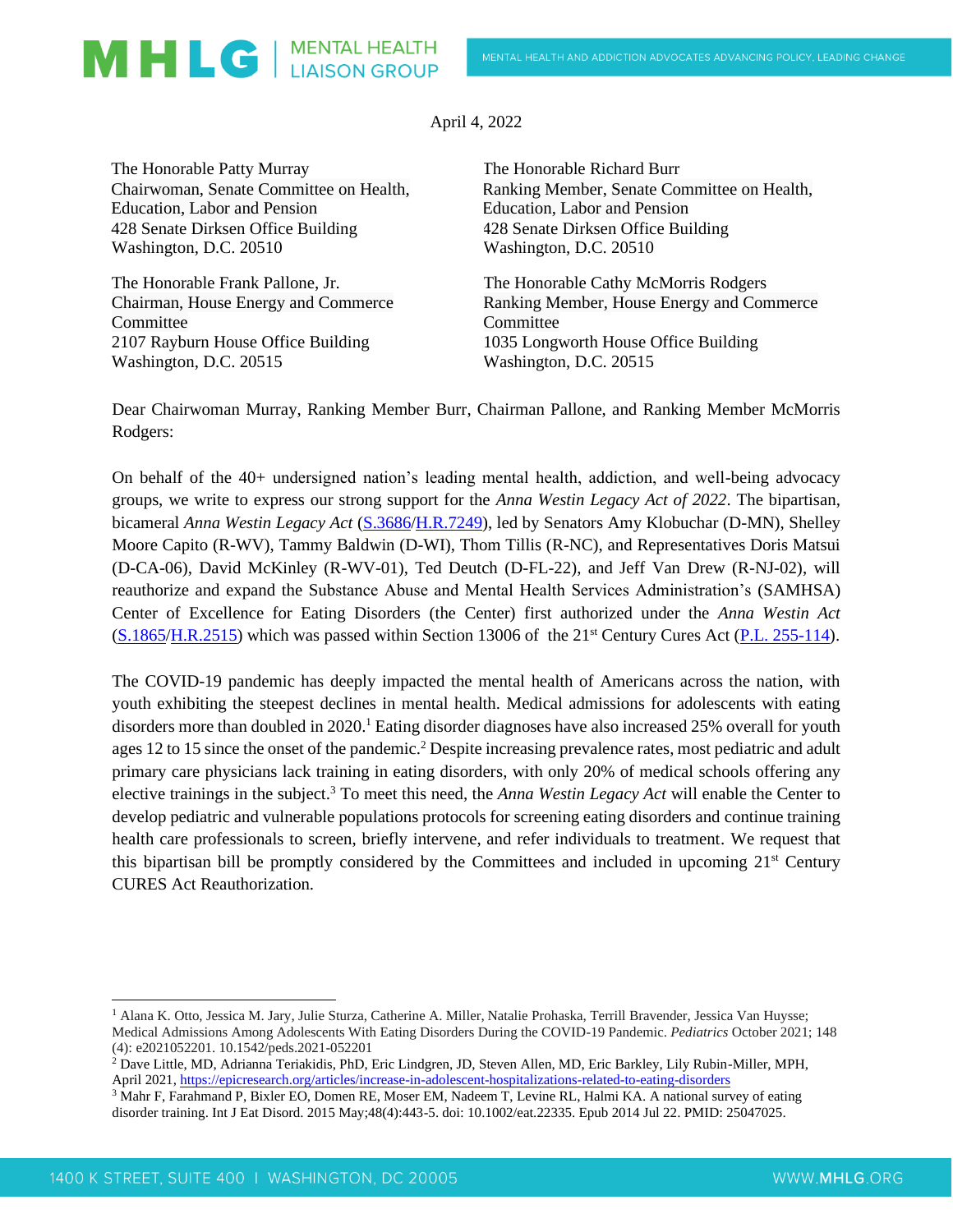## MHLG | MENTAL HEALTH

Eating disorders are a serious mental illness that affect almost 30 million Americans during their lifetime,<sup>4</sup> and have the second highest mortality rate out of any psychiatric condition,<sup>5</sup> second only to opioid use disorder, accounting for 1 death every 52 minutes.<sup>6</sup> The high mortality rate is caused by both physical comorbidities and a rate of suicide 23 times higher than the general population.<sup>7</sup> When left untreated, eating disorders can lead to heart failure, kidney failure, osteoporosis, Type II diabetes, stroke, gastric rupture, hypoglycemia, and other medical injury, sometimes causing infertility and death.<sup>8</sup>

The timely and bipartisan *Anna Westin Legacy Act* would take simple steps to reauthorize and scale-up the programs that train providers to screen and refer patients with eating disorders. The bill implements recommendations from the Center to expand its authorization, building an eating disorder protocol for pediatricians and frontline community professionals and increasing the capacity for module rollout. Additionally, the *Anna Westin Legacy Act* will continue equipping providers to identify and intervene for patients with eating disorders. This will build on the success of the Center, which has already trained over 7,000 primary care providers since 2019.

Amid the national pediatric mental health crisis, provider training and screening for eating disorders is critical to pandemic response and recovery. *Anna Westin Legacy Act* will build capacity for the Center's lifesaving work so that all individuals can be identified and treated for eating disorders. We urge the Committees to bring forward bipartisan, common-sense measures like the *Anna Westin Legacy Act* for consideration in 21st Century CURES Reauthorization.

## Sincerely,

| The Eating Disorders Coalition for Research,                       | American Group Psychotherapy Association                   |
|--------------------------------------------------------------------|------------------------------------------------------------|
| Policy & Action                                                    | American Mental Health Counselors                          |
| 2020 Mom                                                           | Association                                                |
| American Academy of Pediatrics                                     | American Nurses Association                                |
| American Association for Marriage and Family<br>Therapy            | American Psychiatric Association                           |
|                                                                    | American Psychological Association                         |
| American Association for Psychoanalysis in<br>Clinical Social Work | Anxiety and Depression Association of America              |
| American Association on Health and Disability                      | <b>Association for Ambulatory Behavioral</b><br>Healthcare |
| <b>American Counseling Association</b>                             | Association for Behavioral Health and Wellness             |
| American Foundation for Suicide Prevention                         |                                                            |

<sup>4</sup> Deloitte Access Economics. The Social and Economic Cost of Eating Disorders in the United States of America: A Report for the Strategic Training Initiative for the Prevention of Eating Disorders and the Academy for Eating Disorders. June 2020. Available at: https://www.hsph.harvard.edu/striped/reporteconomic-costs-of-eating-disorders/.

<sup>5</sup> Arcelus, J., Mitchell, A.J., Wales, J., & Nielsen, S. (2011). Mortality rates in patients with anorexia nervosa and other eating disorders. A meta-analysis of 36 studies. Archives of General Psychiatry, 68(7),724-731. 6 Ibid.

<sup>7</sup> Harris, E.C. & Barraclough, B. (1997). Suicide as an outcome for mental disorders: a meta-analysis. British Journal of Psychiatry, 170(3), 205-228.

<sup>8</sup> Jáuregui-Garrido, B. & Jáuregui Lobera, I. (2012). Sudden death in eating disorders. Vascular Health and Risk Management, 8, 91-98.